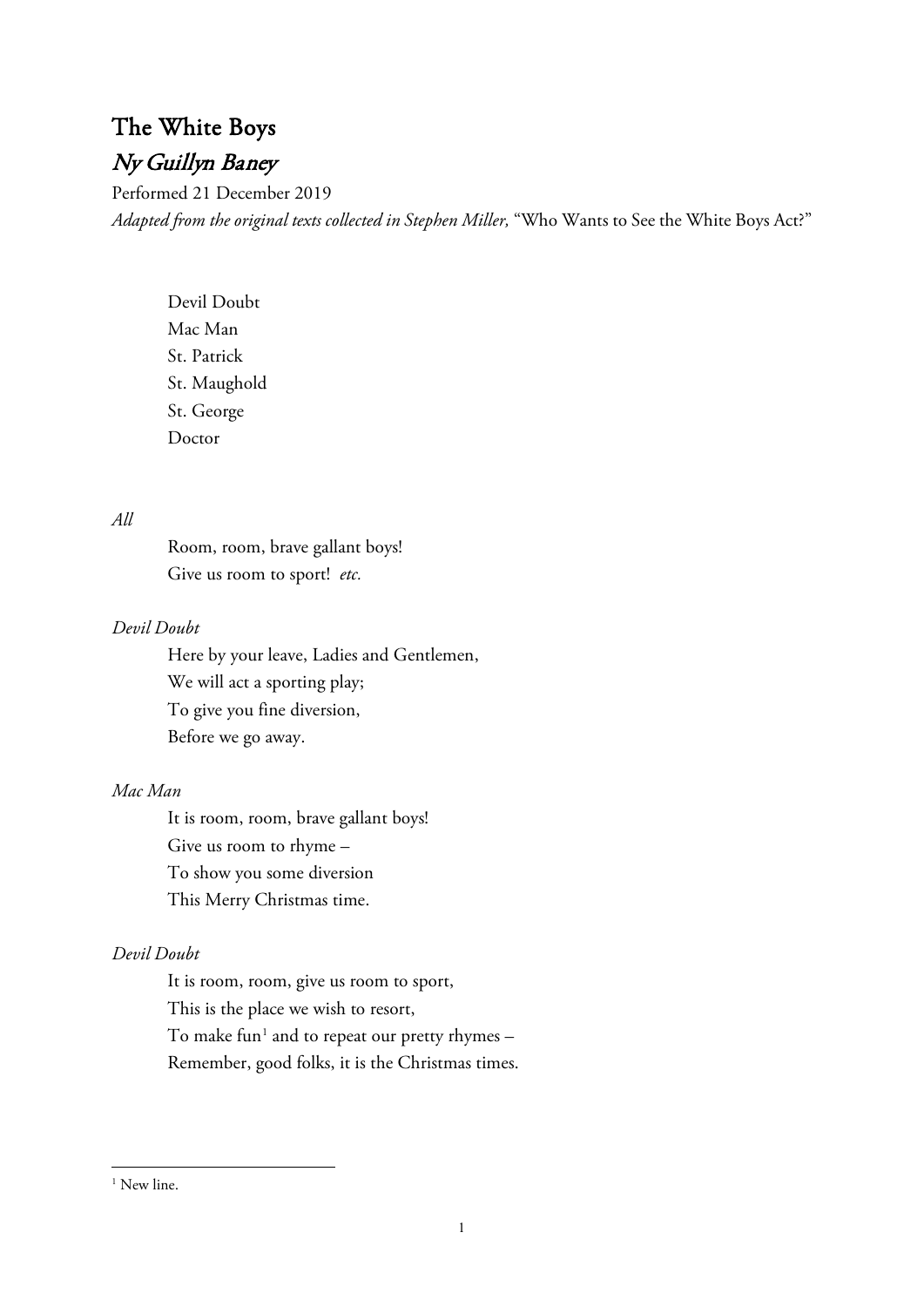### *Mac Man*

'Tis Christmas time! And we appear, To act our Christmas merrily here. And bid you health and all good cheer And wish you well<sup>[2](#page-1-0)</sup> for the coming year.

# *All*

For we are the merry actors –

# *Devil Doubt*

– that travel the street,

#### *All*

We are the merry actors –

### *Mac Man*

– who fight for our meat,

### *All*

We are the merry actors

#### *Devil Doubt*

– who show pleasant play;

# *Mac Man*

Enter in the St. Patrick – clear the way!

### [Enter the St. Patrick]

# *St. Patrick*

I am St. Patrick, and boldly do appear, And Maughold, he is a friend, a friend so very dear.<sup>[3](#page-1-1)</sup> Stand forth, St. Maughold, thy sword in hand, to act a gallant part And show to all this company a specimen of art!

[Enter St. Maughold]

<span id="page-1-0"></span><sup>2</sup> 'health' in the original text

<span id="page-1-1"></span><sup>&</sup>lt;sup>3</sup> This line is new.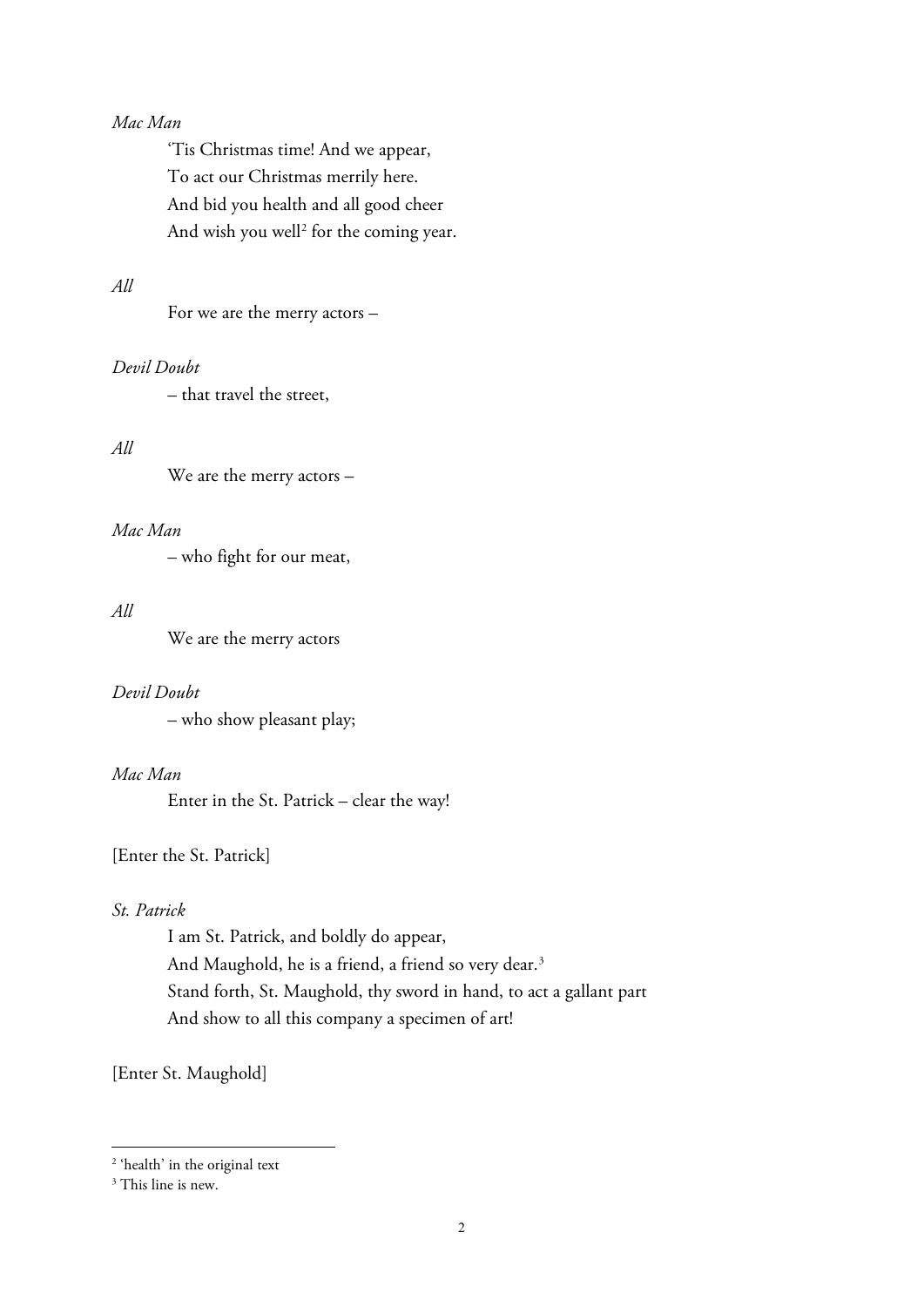### *St. Maughold*

I am Maughold of Mann, my father's gallant son, And many are the deeds of arms that nobly I have done In many a rugged region and far and foreign shore And here I come to show myself at Christmas time once more!

Show me the foe that dares to stand And he shall fall by the right hand, I challenge dukes and lords to fight And put the best of them to flight!

#### [Enter St. George]

#### *St. George*

Ho! ho! Ha ha – what empty boast! I'll serve you sardines to your toast!

#### *St. Maughold*

Who art thou – bird or animal? Then clip thy claws I certainly shall!

### *St. George*

I am an English champion, from English land came, I came to fight that valiant knight, St. Maughold they call his name. But if St. Maughold they call thee, Let thy courage be stout or bold, If thy heart's blood is hot, I'll soon run it cold!

### *St. Maughold*

Slasho, slasho, don't speak so hot, For little knowest the man thou hast got! That head from off thy shoulders soon I'll lop, And that foul mouth of thine for ever stop.

[They fight. Maughold stops and inspects his sword]

#### *St. Maughold*

The point of my sword is broke. How can I fight?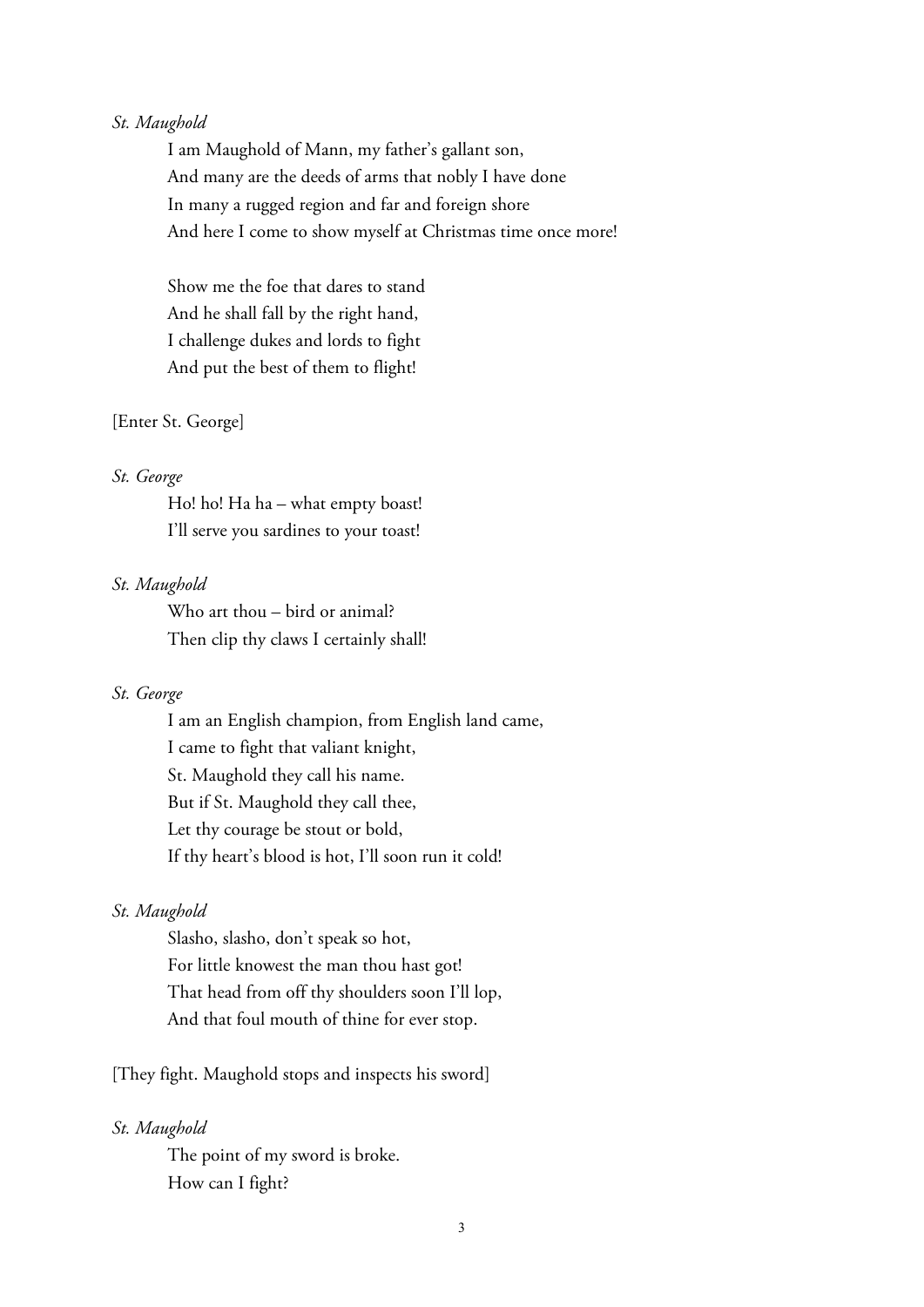### *St. George*

Ho, ho! – I've heard that little joke Before tonight!

[St. George strikes and St. Maughold falls]

### St. Patrick

O mortal stars! and skies of blue! I never was in such a stew O skies of blue and mortal stars Come old Mac Man, make this day ours.<sup>[4](#page-3-0)</sup> He is the breed in hour of need, A champion to avenge this deed.

### [Enter Mac Man]

### *Mac Man*

Ho, ho, Sir King, what is your need? I am your man to do the deed!

#### *St. Patrick*

Step in, Mac Man, and act my part And smite this villain to the heart.

### *St. George*

He challenged me to fight, and why should I deny? He cut my coat so full of rents and made the buttons fly!

### *Mac Man*

I'll try the metal of thy race; I'll cut a splinter from thy face. And if thou dost another word against my master say, Clean through thy yellow body I'll make an open way.

[They fight and St. George falls to his knees]

<span id="page-3-0"></span><sup>&</sup>lt;sup>4</sup> This line is not in any of the originals. The original is: 'Bring out from prison old Mac man!'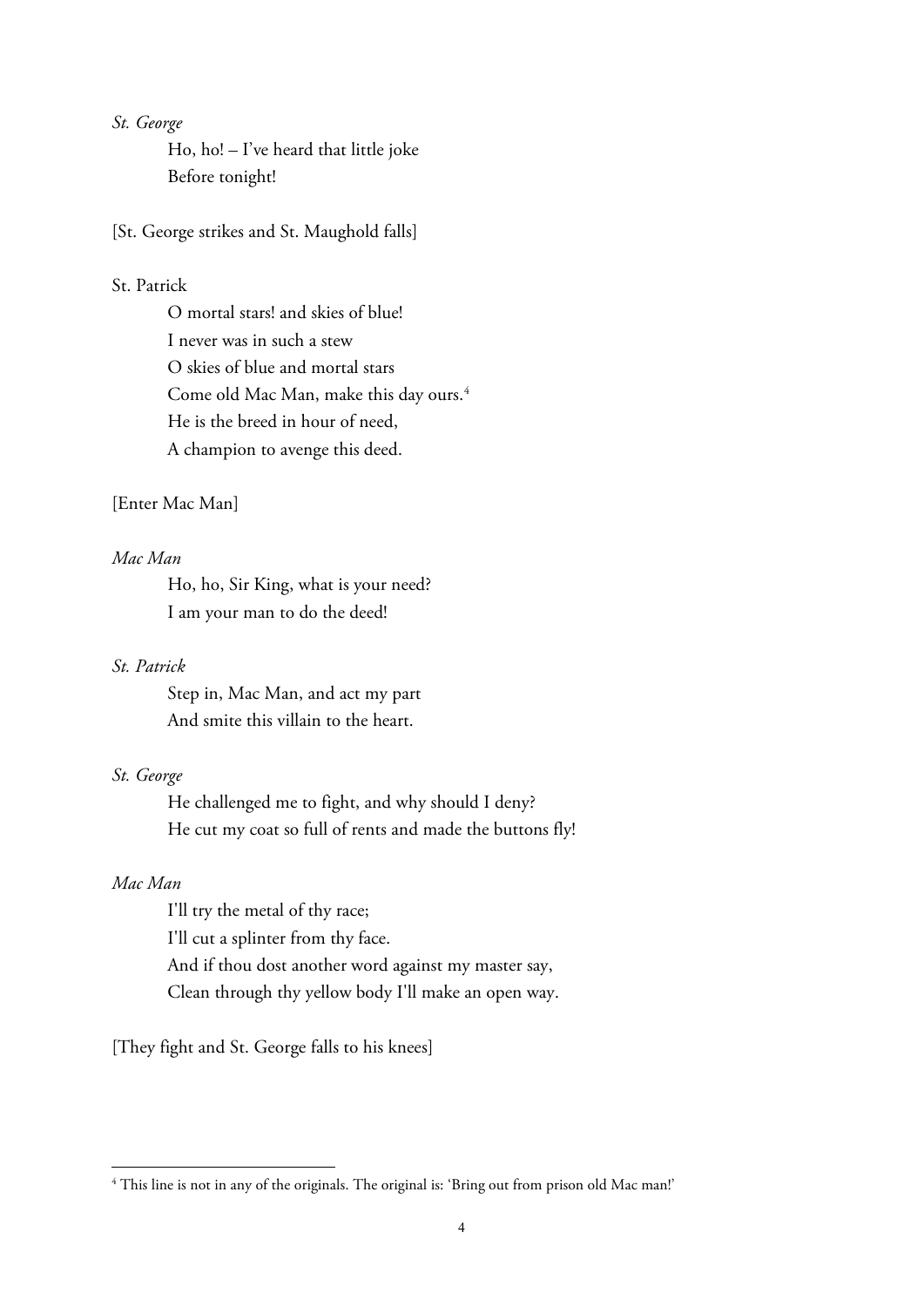### *St. George*

O horrible! O horrible the way I feel, My head made of iron, my body made of steel, But legs that seem like pipe shanks so to snap And that's the way of giving that caused me this mishap! Alas! Old Mac Man, rather queer I feel, Run through the body by thy sword's good steel; Prithee, good fellow, for a doctor roar, Or poor St. George will be no more.<sup>[5](#page-4-0)</sup>

#### [St. George dies]

#### *St. Patrick*

Doctor! A doctor! Is there a doctor to be found, That can cure these men, raise them from the ground?<sup>[6](#page-4-1)</sup>

### [Enter Doctor]

#### *Doctor*

Oh yes! master, yes, there is a doctor to be found, That can cure these men, raise them from the ground.<sup>[7](#page-4-2)</sup>

### *St. Patrick*

From whence come ye?

#### *Doctor*

From France, from Spain, from Rome I came, I've travelled all parts and earned my fame.<sup>[8](#page-4-3)</sup>

### *Devil Doubt*

Well spoken, Doctor!

### *St. Patrick*

What can you cure?

<span id="page-4-0"></span><sup>5</sup> In the original this is "will soon be no more." Changed here as the rhythm was off with 'St. George' in.

<span id="page-4-1"></span> $6$  This line is not in any of the originals. The original is: 'Can cure St. George, thy son, of a deep and deadly wound.'

<span id="page-4-2"></span><sup>7</sup> This line is not in any of the originals. The original is: 'Can cure St. George, thy son, of a deep and deadly wound.'

<span id="page-4-3"></span><sup>8</sup> The original is: 'I've travelled all parts of Christendom.'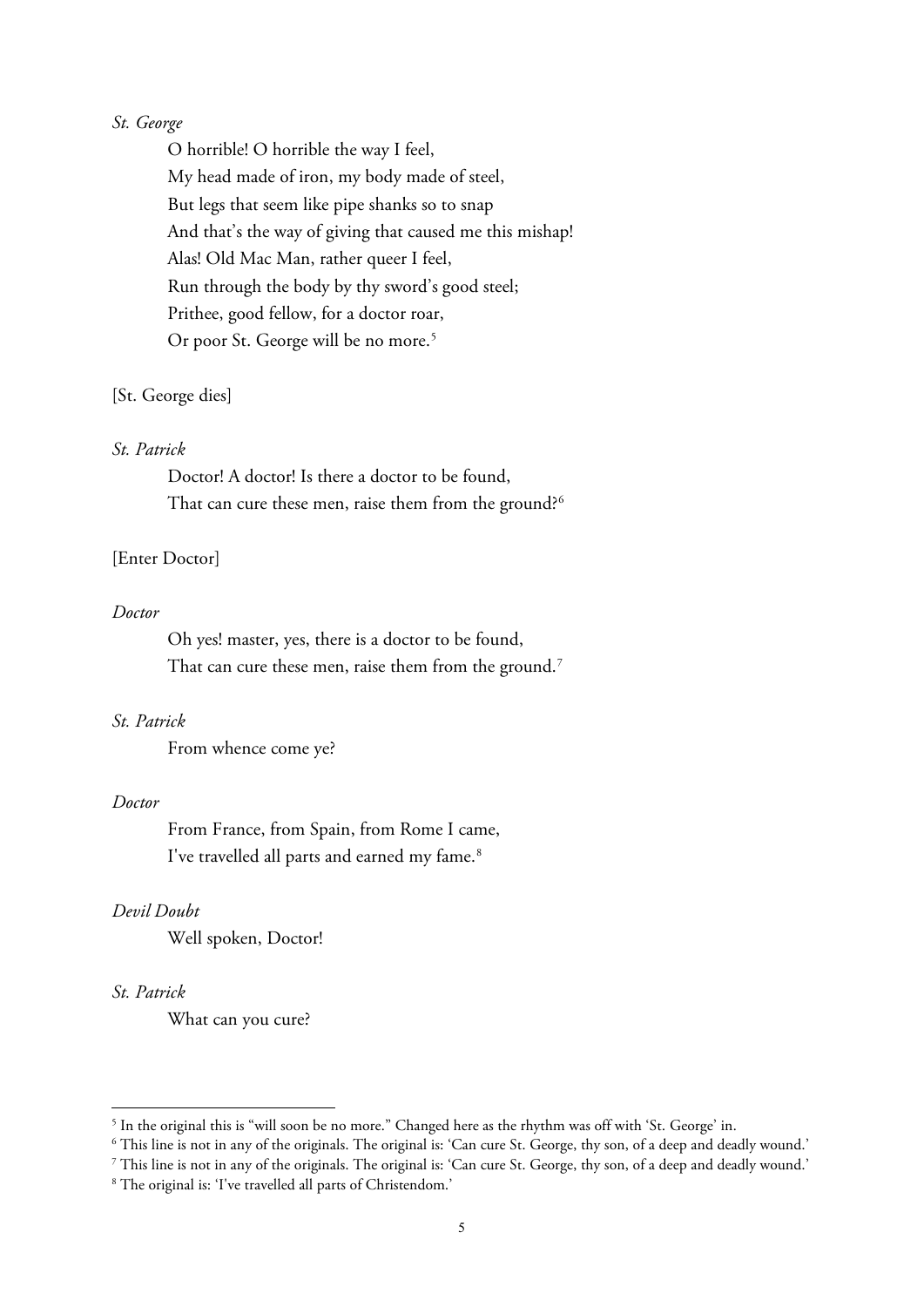#### *Doctor*

All sorts of diseases, Whatever you pleases. All pains within, all pains without, The plague, the palsy, and the gout. The itch, stitch, and molly-grubs. I can cure all these deeds. All big-bellied maids, And such like jades. Likewise, I will pledge my life, I can cure a lonely wife;<sup>[9](#page-5-0)</sup> Let them be curst or, ever so stout, If the devil's in I'll blow him out.

# *Devil Doubt*

Well spoken, Doctor!

### *St. Patrick*

What is your fee?

#### *Doctor*

Twenty pounds down is my fee, But half of that I'll take from thee

# *Devil Doubt*

Well spoken, Doctor!

# *St. Patrick*

What medicine do you carry Doctor?

### *Doctor*

I carry a little bottle in my pocket of rixum, raxum, Prixum-Praxum, with a high cock-o'lory – A little drop to his nose, a little drop to his brain, Rise up, St. Maughold! And fight again!

[The Doctor performs his cure, and St. Maughold rises]

<span id="page-5-0"></span><sup>9</sup> The original has her a 'scolding wife.' Other alternatives available ('… marital strife' etc.)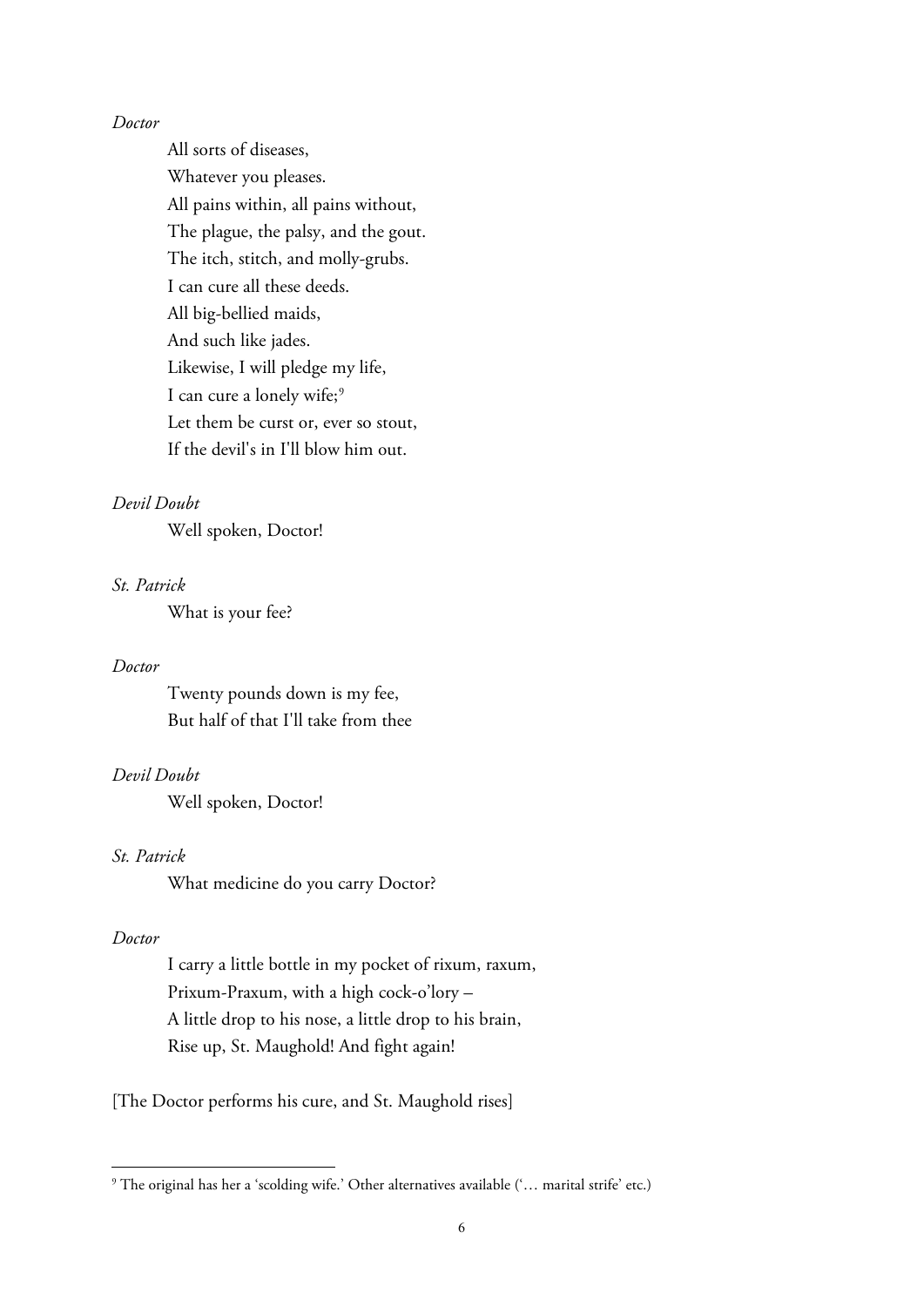### *St. Maughold*

Oh horrible! terrible! the like was never seen, A man drove out of seven senses into seventeen, And out of seventeen into seven-score. Oh horrible! terrible! the like was ne'er before. It was neither by a bull, nor yet by a bear, But by a little devil of a rabbit there.

#### *Doctor*

Another little drop to the nose, another little drop to the brain, Rise up, St. George! And fight again!

[The Doctor performs the cure on St. George, who rises]

### *St. George*

It is a kind of rough tough, coming up like a fly, Up the seven stairs, and down the lofty sky. My head is made of iron, my body made of steel, My legs are made of pipe-shanks, I'll cause you all to yield.

[St. George is about to fight but the St. Patrick jumps in]

### *St. Patrick*

Oh! Oh! We are all brothers, Why should we be all through others? After this squabble, thus our hands let's join, In friendship, and together let us dine.

#### *St. George*

To a good dinner I would not object.<sup>[10](#page-6-0)</sup>

### *St. Maughold*

Good drink and cheer – now that sounds correct.<sup>[11](#page-6-1)</sup>

<span id="page-6-0"></span><sup>&</sup>lt;sup>10</sup> This line is not in any of the originals. The original is: 'To a good dinner I am nothing loath.'

<span id="page-6-1"></span><sup>&</sup>lt;sup>11</sup> This line is not in any of the originals. The original is: 'And I've a twist that will surprise you both.'